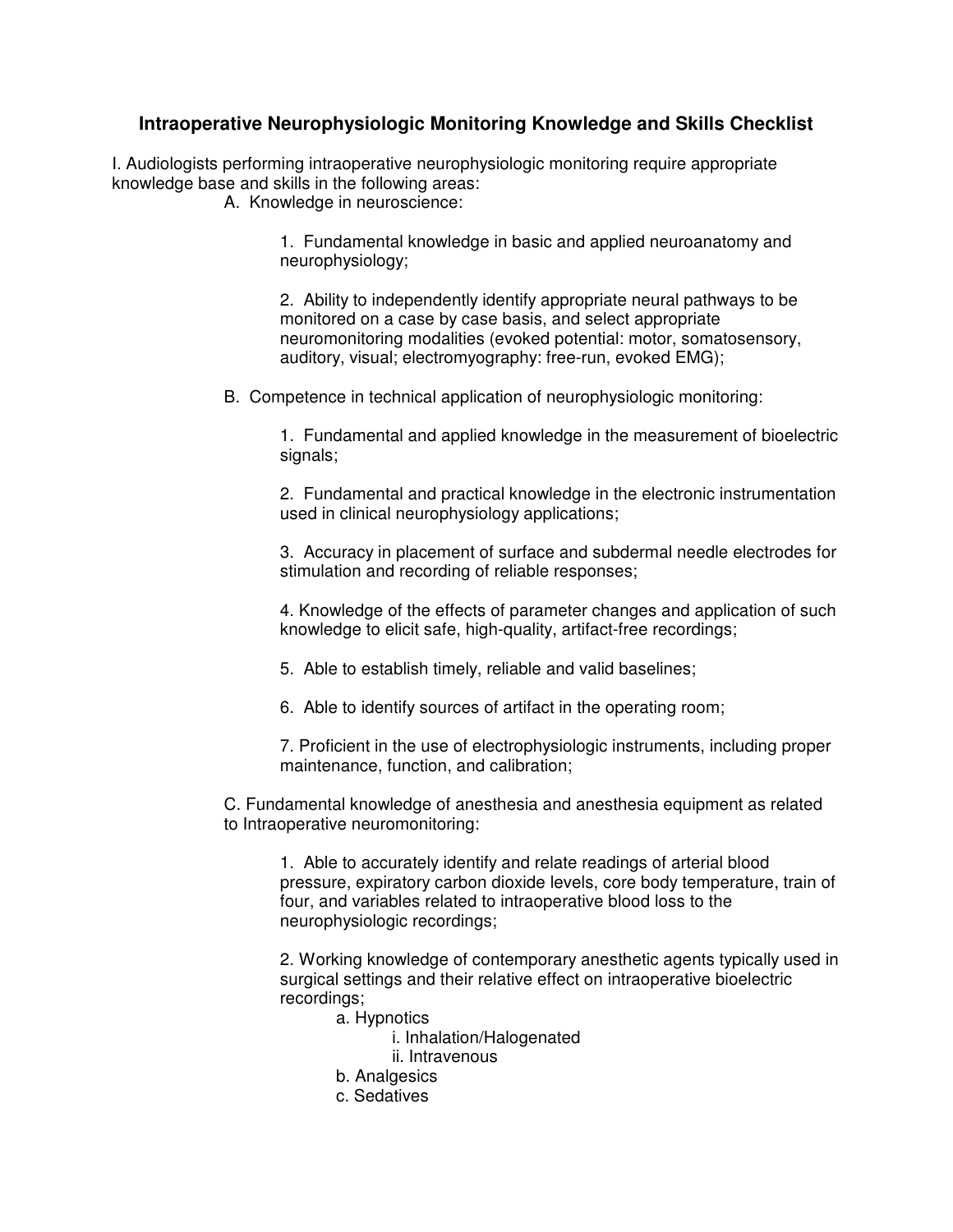d. Muscle Relaxants i. Depolarizing ii. Non-Depoloarizing e. Vasoactive Drugs

 3. Able to discuss and recommend anesthetic plans that are most appropriate for optimum intraoperative neurophysiologic recordings as well discuss and recommend anesthetic adjustments as a particular situation dictates;

> a. Ascertain Anethesiologist's plan for the patient's anesthetic care b. Clarify potential effects of planned anesthesia on the neurophysiologic recordings

 c. Establish a cooperative neuromonitoring plan that accounts for the stages of anesthesia

 4. Applied knowledge of the effects of pharmacologic agents and systemic variables in making on-line distinctions between relevant and irrelevant neurophysiologic changes;

D. Demonstrate ability to provide on-line interpretation of the responses throughout the case, interpreting technical, pharmacologic, and systemic changes as related to the recordings, and the stage of the surgical procedure:

1. Knowledge of pre-existing medical conditions and medications that may have an impact on intraoperative neurophysiologic recordings;

2. Knowledge of medical and surgical considerations as they pertain to the procedure with good theoretical knowledge of the specific surgical procedure, anatomical structures encountered, and risk factors;

3. Knowledge of establishing reliable baselines for signal response amplitude and/or latency;

4. Ability to identify significant changes, whether improvement or reductions, and report clearly and concisely to the surgeon or anesthesiologist in a timely manner;

5. Promptly and expeditiously rules out factors other than surgical maneuvers for potential causes of changes should be made and reported to surgeon with close collaboration with the anesthesia team;

6. Knowledge of intervention strategies to restore intraoperative electrophysiologic measures;

7. Knowledge of documentation procedures

II. Audiologists performing professional level intraoperative neurophysiologic monitoring will demonstrate a thorough understanding of operating room procedures:

A. Demonstrates understanding of sterile fields, and technique.